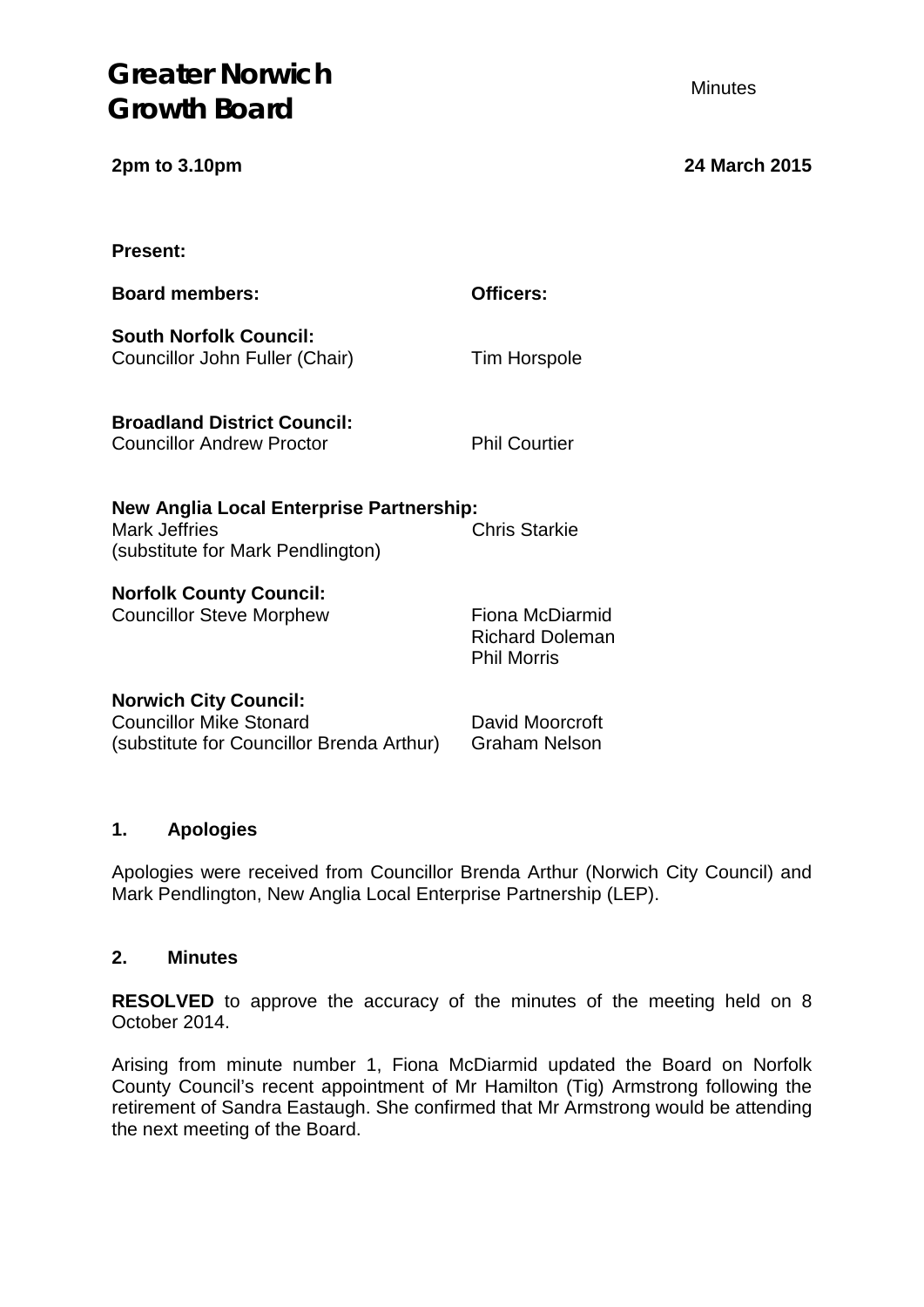# **3. Growth Deal – Update**

Mark Jeffries gave an update and tabled an infographic (a copy of this document is available on the LEP website) outlining investment in the region. He drew the Board's attention to the newly-signed Growth Deal, confirming that this Government investment in excess of £220million would lead to 16,000 new jobs and 3,000 new homes in Norfolk and Suffolk whilst improving and supporting local infrastructure, and gave examples of some of the projects and schemes being supported, such as the Construction Training Centre at Easton and Otley College, and the Aviation Academy at Norwich International Airport.

The Board was also advised that the transport improvements to the A11 corridor in the Norwich Policy Area would commence in 2016.

Reference was also made to the Growing Business Fund, which would be supporting 91 businesses across the region, securing 1000 jobs, whilst helping to secure additional private investment, and the Growing Places Fund which was supporting improvements at the UEA Enterprise Centre and a Digital Incubation Hub at Norwich University of the Arts, amongst many other projects.

The Chairman confirmed that the planned improvements to the Thickthorn Interchange had been included in the Government's Road Investment Strategy which released £30m that otherwise would have been provided by Community Infrastructure Levy (CIL) monies.

Mark Jeffries confirmed that the New Anglia LEP had been meeting with representatives from Norfolk and Suffolk banking institutions to discuss the possibility of securing investment in local infrastructure projects through financial bonds. These discussions would be ongoing.

**RESOLVED** to note the update on the Growth Deal.

### **4. City Deal – Where Next?**

Fiona McDiarmid introduced the report which set out recent national policy developments and gave the Board an update on the current position and next steps required to ensure the delivery of strategic infrastructure to support the growth ambitions of the area.

The Board was encouraged to prepare for and consider the way in which funding may change as a result of the forthcoming General Election, with the Chairman suggesting that the Board should be prepared to approach the new government within 100 days of the election with its proposals. He added that the Board must learn lessons from the first round City Deals experience.

There followed some discussion around the issue of financial leverage and innovative financial opportunities that may be available in the near future, particularly investments involving infrastructure. Cllr Steve Morphew advised the Board not to underestimate the importance of private sector funding. Fiona McDiarmid confirmed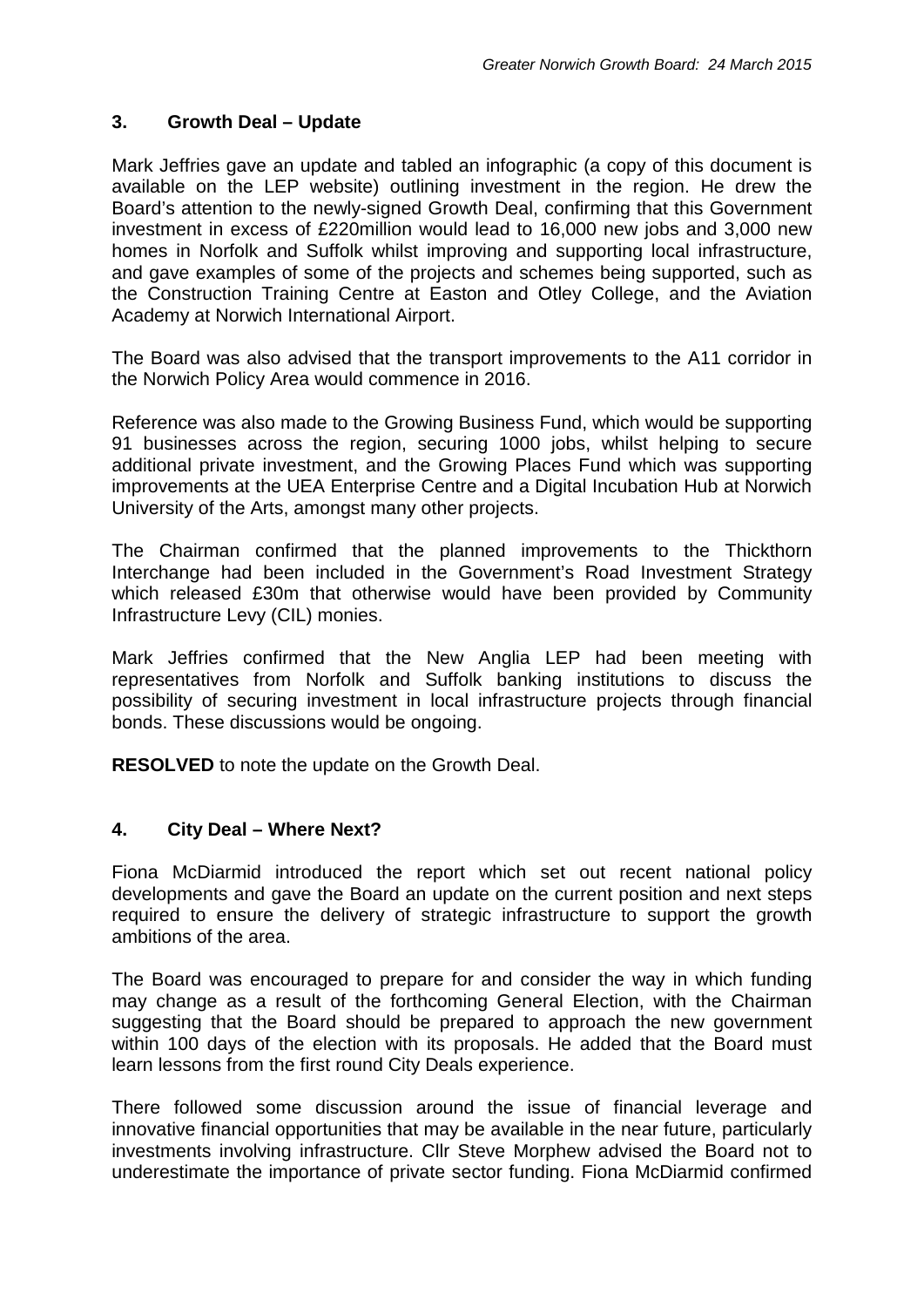that officers would be focussing on financial aspects and working closely with the LEP in this regard.

**RESOLVED** to note the contents of the report and request that officers work up proposals for freedoms, flexibilities, financing and funding to drive forward delivery.

#### **5. Growth Programme – 6 month update**

Richard Doleman presented the report and updated the Board on the Growth Programme for 2014/15, highlighting individual projects, and confirming that overall the projects were on track. There was some slight slippage with a small number of projects but these were being carefully managed and monitored and it was anticipated that these would catch up and finish on target.

The Board was advised that the 2015/16 had now been signed off by each of the partner authorities, but that since the programme had been approved by the Board in October 2014, there had been a number of important funding announcements:

- The Road Investment Strategy had been published, confirming the Government's commitment to the funding of improvements to the A11/A47 Thickthorn Interchange.
- £4million of Local Growth Fund monies had been secured and £8.4million of City Cycle Ambition Grant funding for delivery of Norwich Area Transportation Strategy schemes including improvements to walking and cycling around Norwich.

The Board discussed the importance of securing mainstream funding such as this which could be 'topped up' as appropriate by CIL monies.

The Chairman suggested that a 'master document' be produced showing total funding received as it would be useful to have an up to date view of all achievements, and could also be used to demonstrate the Board's track record on project delivery.

Richard Doleman went on to introduce the Greater Norwich Infrastructure Plan which would form the basis for the preparation of the 2016/17 Growth Programme. The Board discussed the document and its importance as an evidence base. The Chairman suggested that it could also include additional information such as the arrangement in place between a number of authorities in the County with regard to the pooling of business rates, and the significant amount of housebuilding taking place in the area. Members were in agreement that the introduction should be amended to set the context of the GNIP within the Joint Core Strategy.

There was some discussion about the delivery of NHS primary care (ie GP practices and other local health services) keeping up with housing growth. Fiona McDiarmid advised the Board that she and other colleagues had met with NHS England and local CCGs and would be involved in ongoing discussion about this issue. She confirmed she would keep the Board briefed on developments.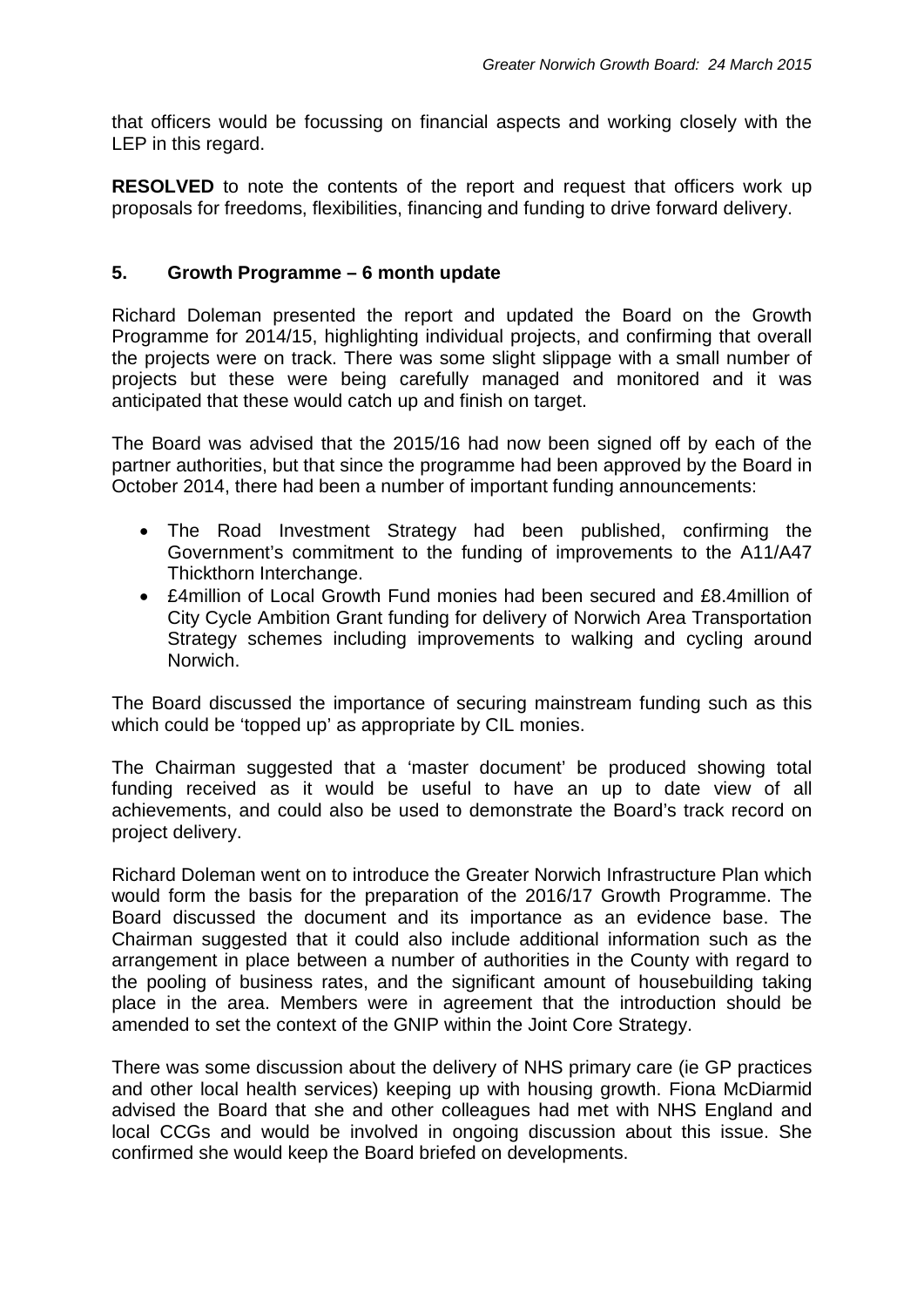## **RESOLVED** to:

- (1) note the progress on the current Growth Programme and publication of the Greater Norwich Infrastructure Plan subject to amendment of the introduction
- (2) note the timetable for preparation and approval of the 2016/17 Growth Programme

### **6. Greater Norwich Communications Protocol**

Phil Courtier introduced the item, and confirmed that the principles remained the same as the GNDP Protocol. Following a brief discussion it was

**RESOLVED** to agree the Greater Norwich Growth Board Protocol

### **7. Greater Norwich Local Infrastructure Fund**

Phil Courtier presented the report which gave a summary of progress on applications approved to date, put forward amendments to the Local Infrastructure Fund (LIF) criteria and also gave an update on the financial profile of all applications received by the GNGB.

The Chairman commented on the importance of ensuring that the Board was able to engage with applications to the LIF as quickly as possible. Members were in agreement that the best method to achieve this was to liaise with the Board by email to avoid unnecessary delays in the process.

Members considered the amendments (shown in red) to the LIF criteria and guidance and were in agreement with these.

#### **RESOLVED** to:

- (1) note progress on the proposals approved in principle at the Board Meetings on 31 July 2014 and 8 October 2014
- (2) agree amendments to the Criteria and Guidance Notes for the Local Infrastructure Fund as follows:

Schemes should provide a repayment profile, milestone or time-based, over 5 years. *In certain circumstances, and where the other LIF objectives and criteria are met, schemes with a longer repayment profile that are purely commercial may be considered*.

(3) agree that subject to further detailed financial scrutiny under item 8 on the agenda the proposal be approved in principle and authorise negotiations to commence between the accountable body and the applicant to prepare a loan agreement.